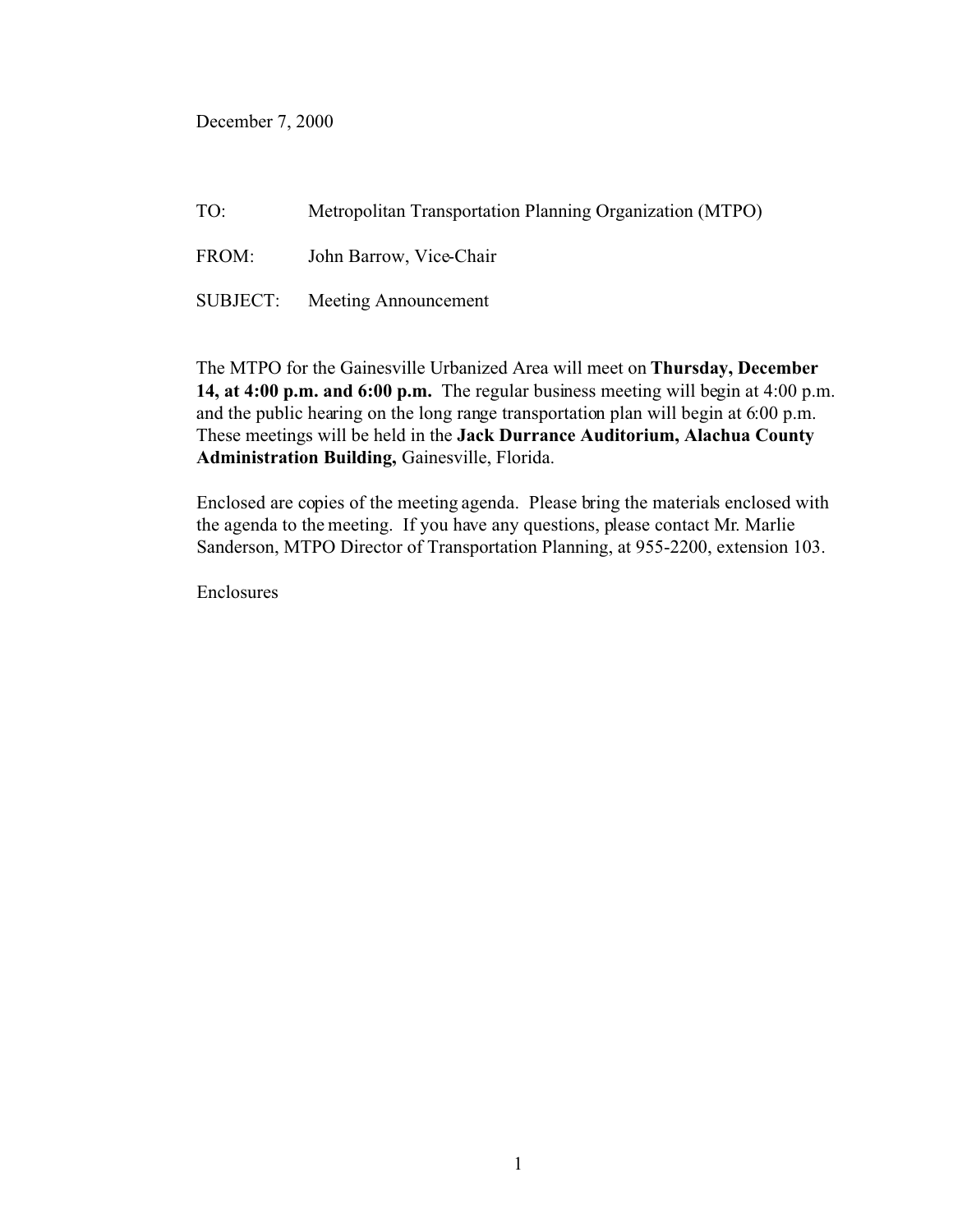## **AGENDA METROPOLITAN TRANSPORTATION PLANNING ORGANIZATION FOR THE GAINESVILLE URBANIZED AREA**

**Jack Durrance Auditorium Thursday, 4:00 p.m. County Administration Building <b>December 14, 2000 Gainesville, Florida**

#### **STAFF RECOMMENDATION**

**I. Approval of the Meeting Agenda APPROVE BOTH AGENDAS and Consent Agenda**

The MTPO needs to review and approve both agendas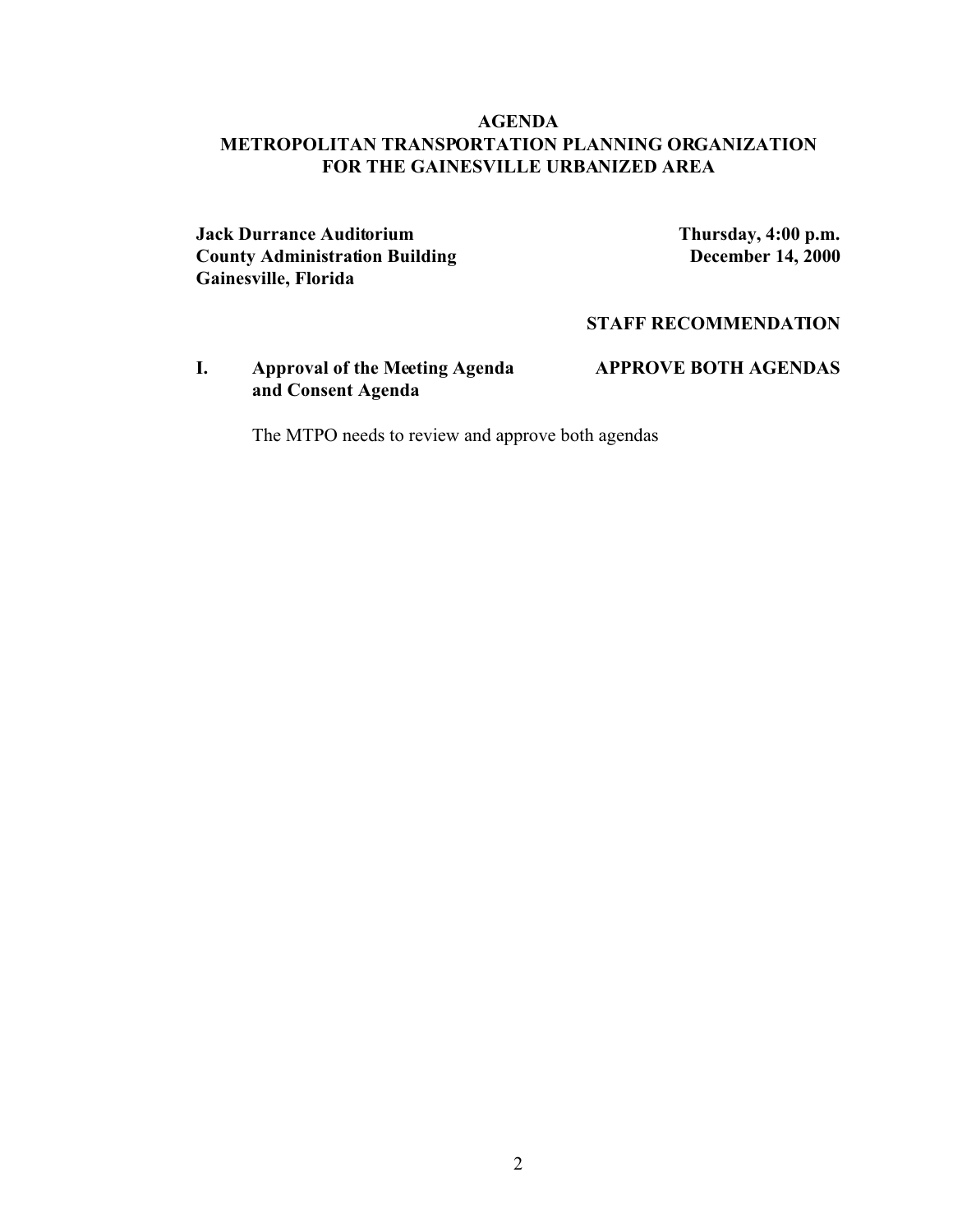# **CONSENT AGENDA METROPOLITAN TRANSPORTATION PLANNING ORGANIZATION FOR THE GAINESVILLE URBANIZED AREA**

|            |      | <b>Jack Durrance Auditorium</b><br><b>County Administration Building</b><br>Gainesville, Florida                                    | Thursday, 4:00 p.m.<br><b>December 14, 2000</b> |
|------------|------|-------------------------------------------------------------------------------------------------------------------------------------|-------------------------------------------------|
|            |      |                                                                                                                                     | <b>STAFF RECOMMENDATION</b>                     |
| Page #1    | CA.1 | <b>MTPO Minutes-October 12, 2000</b>                                                                                                | <b>APPROVE MINUTES</b>                          |
|            |      | This set of MTPO minutes is ready for review and approval                                                                           |                                                 |
| Page $#13$ | CA.2 | <b>Year 2020 Transportation Plan Update-</b><br><b>Contract Amendment</b>                                                           | <b>APPROVE STAFF</b><br><b>RECOMMENDATION</b>   |
|            |      | This contract is being amended so that we can pay Transcore \$865, for Mr.<br>Blanton's attendance at the December 14 MTPO meeting  |                                                 |
| Page #17   | CA.3 | <b>Bicycle Usage Trends Report</b>                                                                                                  | <b>APPROVE STAFF</b><br><b>RECOMMENDATION</b>   |
|            |      | Enclosed is this year's report, with a recommendation that we not continue<br>with this program and perform an alternative analysis |                                                 |
| Page #75   | CA.4 | <b>Section 5303 Grant-Joint Participation</b><br><b>Agreement</b> (JPA)                                                             | <b>APPROVE STAFF</b><br><b>RECOMMENDATION</b>   |
|            |      | Although the MTPO approved this project on May 11, this action is<br>needed in order to execute the JPA                             |                                                 |
| Page #95   | CA.5 | <b>Transportation Disadvantaged (TD)</b><br><b>Program-Board Member Appointment</b>                                                 | <b>APPROVE STAFF</b><br><b>RECOMMENDATION</b>   |
|            |      | State agency representatives are appointed based on nominations from<br>their respective agencies                                   |                                                 |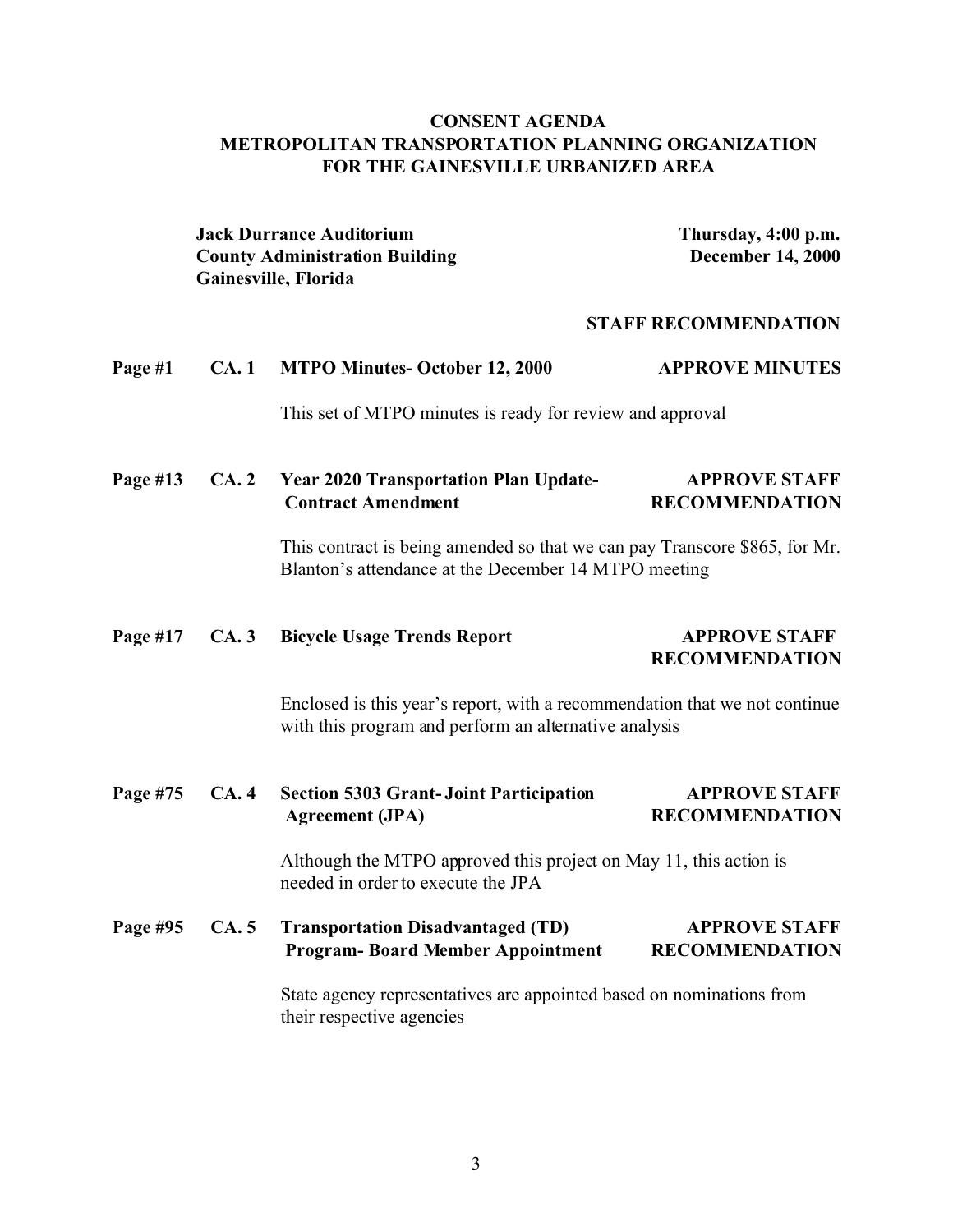| Page #99  | CA.6          | <b>Design Team Appointment-</b><br><b>Coordinating Board Representative</b><br>The Alachua County Coordinating Board is requesting representation on the<br>MTPO's Design Team | <b>APPROVE STAFF</b><br><b>RECOMMENDATION</b>                         |  |
|-----------|---------------|--------------------------------------------------------------------------------------------------------------------------------------------------------------------------------|-----------------------------------------------------------------------|--|
| Page #101 | <b>CA.</b> 7  | <b>Design Team Special Project Member</b>                                                                                                                                      | <b>APPROVE STAFF</b><br><b>RECOMMENDATION</b>                         |  |
|           |               | Ms. Julia Reiskind is requesting representation on the MTPO's Design<br>Team for the review of the State Road 26/26A project                                                   |                                                                       |  |
| Page #105 | <b>CA. 8</b>  | <b>TD Program-Status Report</b>                                                                                                                                                | <b>NO ACTION REQUIRED</b>                                             |  |
|           |               | The MTPO has asked for monthly TD status reports                                                                                                                               |                                                                       |  |
| Page #109 | CA.9          | <b>Roundabout at SR 24 (Archer Road)</b><br>and SW 91st Street                                                                                                                 | <b>NO ACTION REQUIRED</b>                                             |  |
|           |               | Haile Plantation is completing the design for a signalized intersection at<br>this location                                                                                    |                                                                       |  |
| Page #113 | <b>CA.</b> 10 | August 25 University of Florida/City/<br><b>County Meeting</b>                                                                                                                 | <b>NO ACTION REQUIRED</b>                                             |  |
|           |               | meeting and proposed University parking garage plans                                                                                                                           | A member of the MTPO has requested a report concerning this August 25 |  |
|           |               | Page #117 CA. 11 Planning Commissioners Journal-<br><b>Which Road Will We Take?</b>                                                                                            | <b>NO ACTION REQUIRED</b>                                             |  |
|           |               | This article is included for information only                                                                                                                                  |                                                                       |  |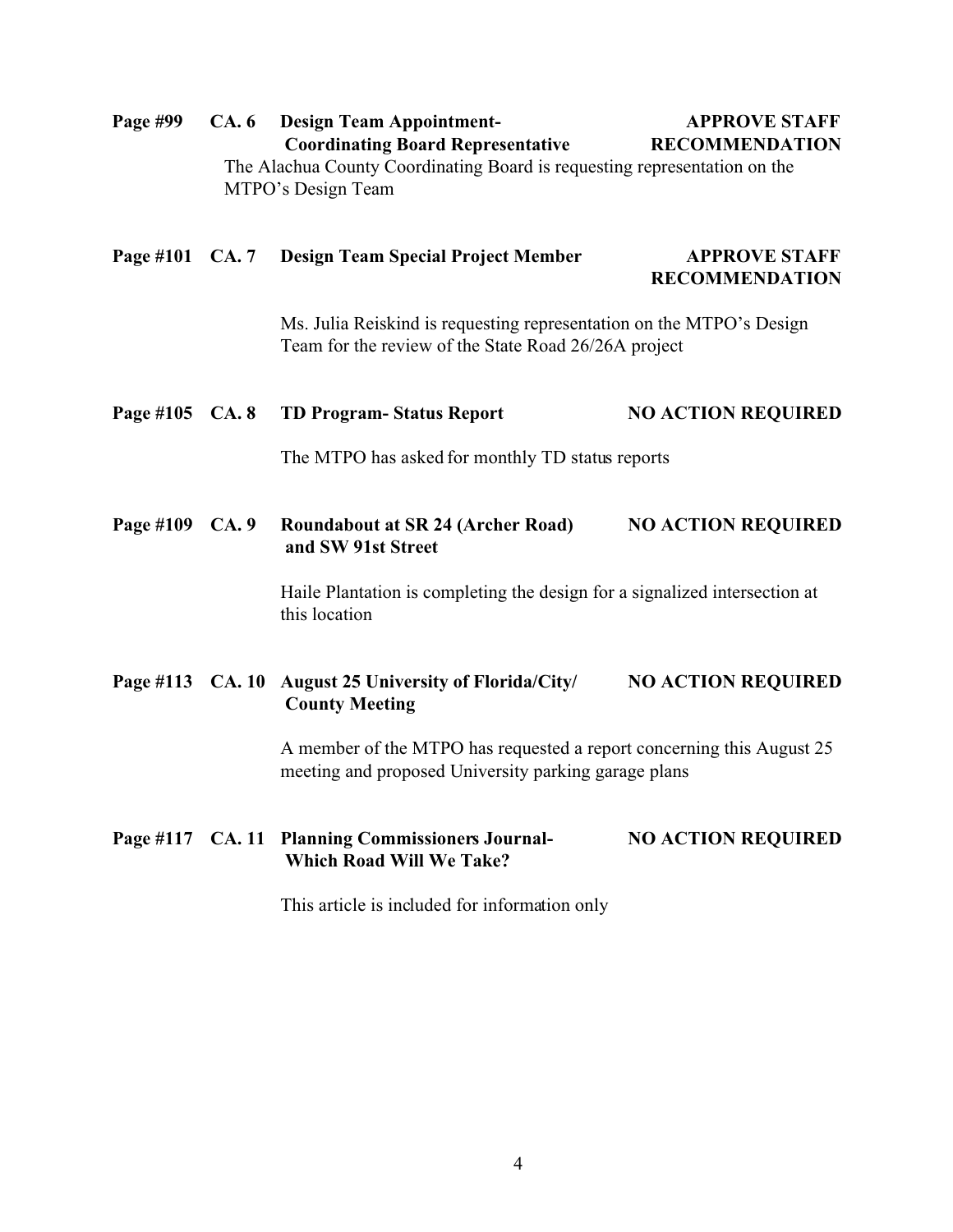## **AGENDA METROPOLITAN TRANSPORTATION PLANNING ORGANIZATION FOR THE GAINESVILLE URBANIZED AREA**

**Jack Durrance Auditorium Thursday, 4:00 p.m. County Administration Building <b>December 14, 2000 Gainesville, Florida STAFF RECOMMENDATION Page #125 II. FDOT Tentative Five Year Work Program APPROVE STAFF Presentation RECOMMENDATIONS** The MTPO needs to decide if it wants to request that the Florida Department of Transportation (FDOT) add new projects, delete or change any proposed projects **Page # 163 III. SW 62nd Boulevard/SW 24th Avenue APPROVE STAFF Cross Section RECOMMENDATION** Alachua County Public Works Department is requesting that the MTPO approve this cross section **Page #169 IV. Hull Road Extension Cross Section APPROVE STAFF RECOMMENDATION** In order to proceed with plans to purchase right-of-way for this project, final decisions need to be made about the median width in the typical section **Page #179 V. Transportation Improvement APPROVE AMENDMENTS Program (TIP) Amendments** The FDOT is requesting three TIP amendments **Page # 183 VI. MTPO Policies Manual APPROVE LANDSCAPE SUBCOMMITTEE/ MTPO STAFF RECOMMENDATION**

The Subcommittee is recommending that the MTPO adopt this manual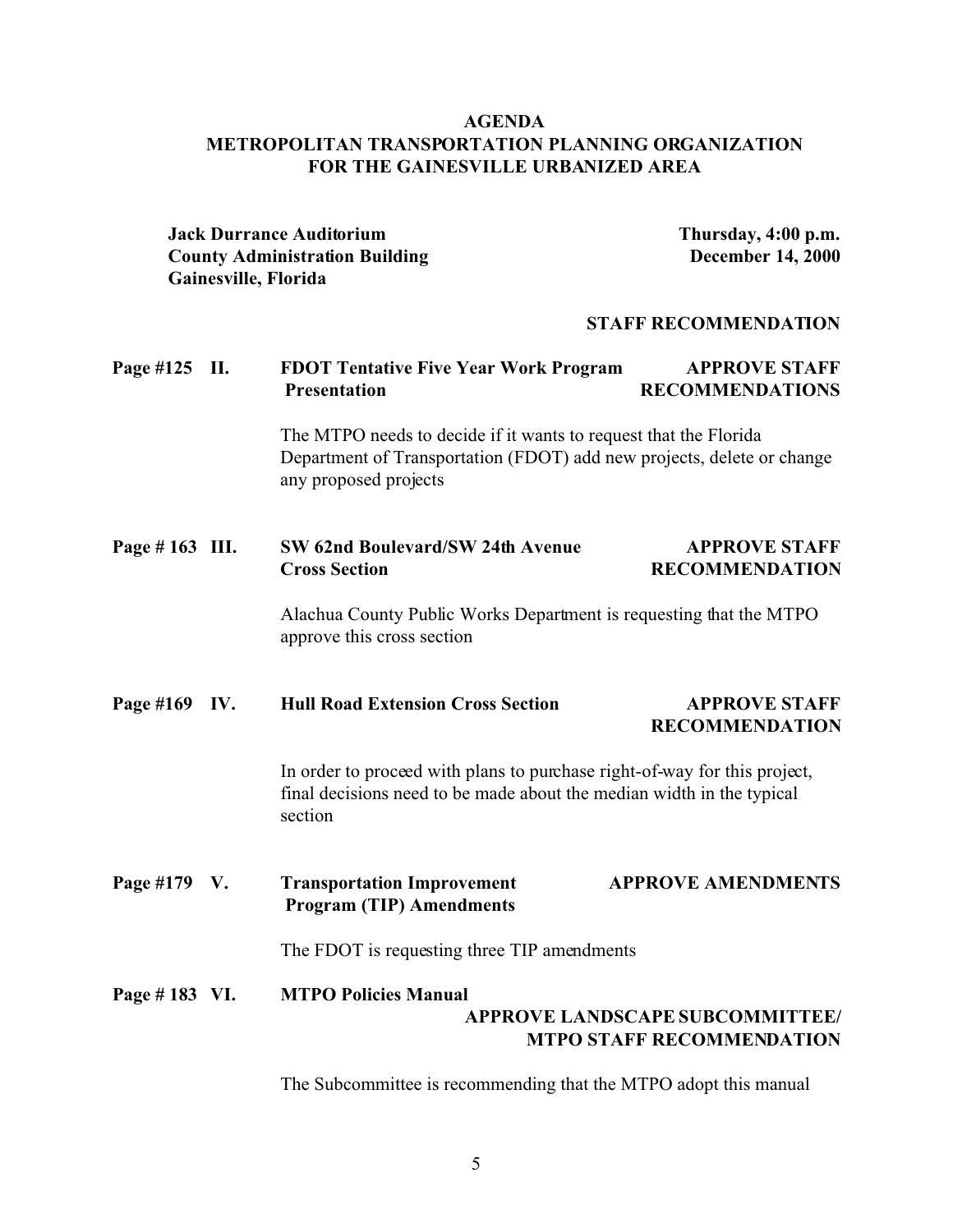## **PUBLIC HEARING AGENDA METROPOLITAN TRANSPORTATION PLANNING ORGANIZATION FOR THE GAINESVILLE URBANIZED AREA**

**Jack Durrance Auditorium Thursday, 6:00 p.m. County Administration Building <b>December 14, 2000 Gainesville, Florida**

# **VII. Dr. Kermit Sigmon Citizen Participation Award\* PRESENT AWARDS**

This year, the Citizens Advisory Committee (CAC) is recommending that Mr. Var Heyl and Ms. Cindy Smith each receive this award

#### **Page #209 VIII. CAC Vacant Positions FILL SIX VACANT POSITIONS**

The MTPO needs to fill six vacant positions on this Committee

## **Page #245 IX. Long Range Transportation Plan- PUBLIC COMMENTS Year 2020 Cost Feasible Plan Public Hearing**

- **A. Welcome and Opening Remarks (Vice-Chair Barrow)\***
- **B. Proposed Cost Feasible Plan**

At tonight's meeting, the MTPO is being asked to assign priorities to proposed projects

#### **C. Public Comments and Questions\***

- 1. In order to insure that everyone has the opportunity to speak at this workshop, please fill out a card located at the table in the entrance area.
- 2. Speakers will be encouraged to provide comments and ask questions in the order that the cards were filled out and turned in (each card will have a number at the top).
- 3. Each speaker will be encouraged to limit their comments to either three or five minutes depending on the number of cards turned in.